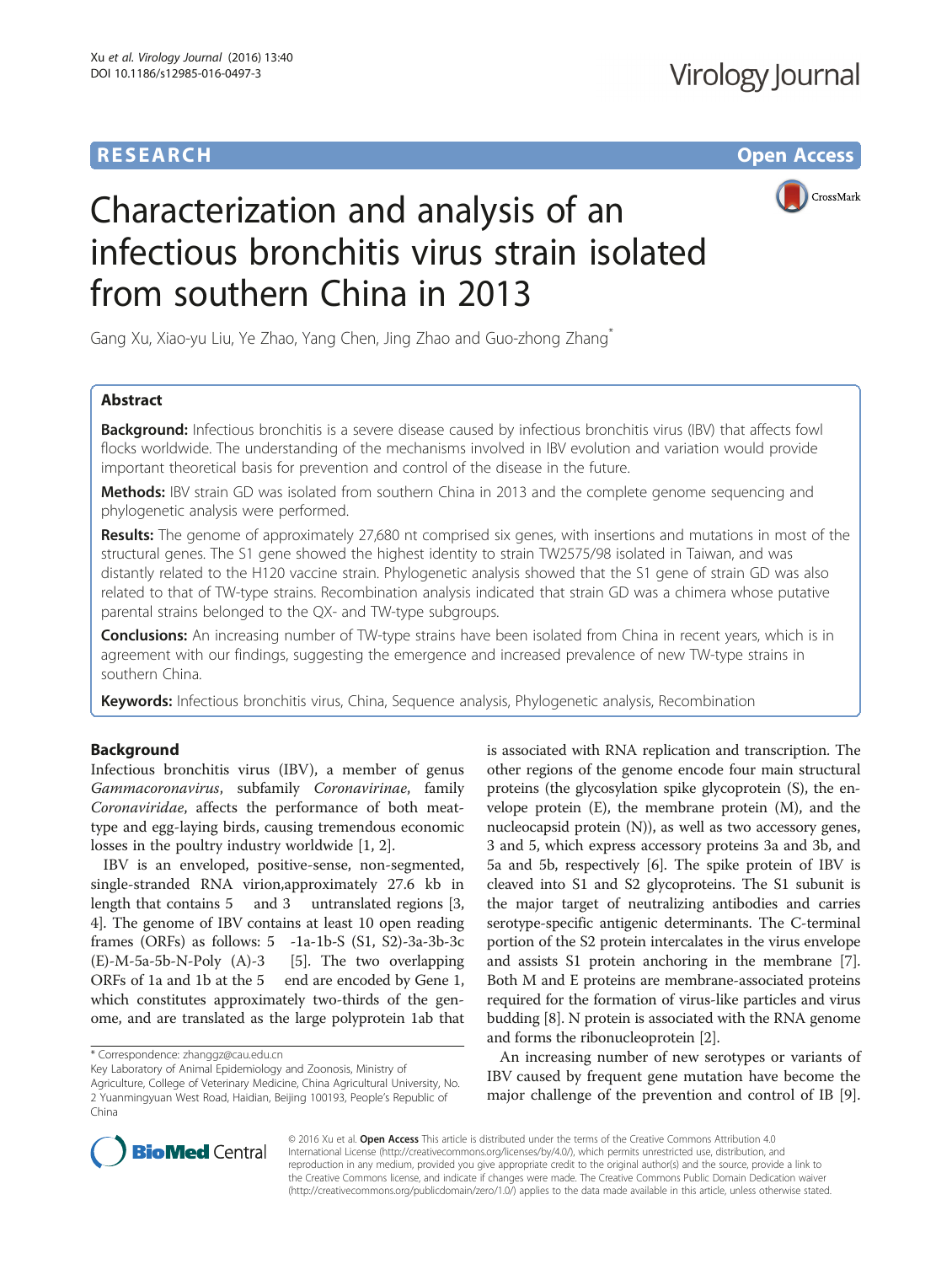Multiple IBV serotypes have been identified worldwide and the number of emergent IBV antigenic variants is increasing [[7, 10](#page-7-0), [11](#page-7-0)]. Meanwhile, the little crossprotection between different variants and vaccine has led to the outbreaks of infectious bronchitis in vaccinated chicken flocks [[11](#page-7-0)–[13](#page-7-0)]. Genomic recombination has been shown to occur at high frequency in coronaviruses, particularly IBV [\[14](#page-7-0)–[17\]](#page-7-0), also potentially leading to outbreaks of disease. All of these findings suggest the importance in the investigation of new and emerging IBV isolates.

In China, the outbreaks of infectious bronchitis in vaccinated and non-vaccinated flocks has led to severe economic losses in recent years, highlighting the need for a comprehensive study in the epidemic status of IBV serotypes. Therefore, we monitored the clinical manifestations of infectious bronchitis among Chinese chicken flocks and isolated a number of strains affecting flocks from different regions. One such strain, strain GD, was isolated from the flock in Guangdong Province and the complete genome was sequenced. Phylogenetic analysis was performed by comparing the genome sequence of strain GD with that of other IBV strains, including reference strains, vaccine strains, and other Chinese isolates reported recently. Recombination sites were analyzed to determine whether strain GD was a chimera. Our results provide insight into the current distribution of IBV genotypes across China and the molecular characteristics of prevalent strains. These findings may provide important theoretical basis and practical guidance for the effective vaccine strategies in prevention and control of IBV.

#### Results

#### Sequence analysis of the strain GD genome

The full-length genome sequence of IBV isolate GD was obtained and was found to be about 27,680 nucleotides (nt) in length. The genome comprised six genes and 10 ORFs in the following organization: 5 -1ab-S-3a-3b-E-M-5a-5b-N-3 . Gene 1 was 19,904 nt in length and consisted of two overlapping ORFs: 1a and 1b. Gene 2 encodes the S protein and contained 3, 498 nt. S gene was found to be cleaved into two subunits, S1 and S2, which were 1, 620 and 1, 878 nt in length, respectively, encoding the S1 protein of 540 aa and the S2 protein of 626 aa. The cleavage site on the spike protein was R-R-F-R-R. Gene 3 encoded non-structural proteins 3a and 3b, and structural protein E, which were 174, 189, and 327 nt in length, respectively, and the size of animo acid were 58, 63 and 109 aa. Gene 4 encoded the M protein of 226 aa and contained 678 nt. Gene 5 encoded two proteins, 5a and 5b, which were 66 aa and 83 aa, translated by 198 and 249 nt, respectively. Gene 6 was 1230 nt and encoded the N protein of 410 aa.

#### Sequence comparisons with other IBV genomes

Comparison of the full-length genome sequences showed that the nt identities between strain GD and other IBV strains were ranged from 84.6 to 94.4 %. Strain GD had the highest nt sequence identity (94.4 %) to strain YX10 (GenBank accession number JX840411) isolated from southern China and the lowest nt sequence identity (84.6 %) to strain Georgia 1998, a vaccine strain. The nt identity between strain GD and the H120 vaccine strain was 86.5 % (Table [1\)](#page-2-0).

#### Sequence comparisons between gene segments

For the S1 gene, the nt and aa sequence identities between strain GD and other IBV strains were 61.6–98.3 and 49.8–96.8 %, respectively. Isolate GD showed the highest identity to strain TW2575/98 (98.3 % nt and 96.8 % aa sequence identity), which is much higher than other strains. The nt and aa identities of S1 gene of strain GD and H120 vaccine strain did not exceed 82 % (Table [1](#page-2-0)). There were three insertions in the deduced aa sequence of S1 when compared with strain H120. One was between positions 87 and 88, the other two were between 119 and 120 (H120 aa numbering). The insertion positions were located in or near hypervariable region 1 (HVR1) and HVR2, the regions that had a close relationship with a neutralizing antibody. The insertion of glycine between positions 87 and 88 was also detected in strain TW2575/98 and TW1171/92 which were classified in TW-type but was not detected in other reference strains. We also found that the second insertion of lysine between 119 and 120 was different from the other reference strains except TW-type IBVs (Fig. [1\)](#page-3-0). Furthermore, there were 98 aa mutations and no deletion in the S1 protein of strain GD. Of these 98 mutations, 68 were located in the N-terminal 300 aa that contained HVR1, HVR2, and HVR3.

The nt and aa sequence identity among the other structural and nonstructural genes of S2, 3a, 3b, E, M, 5a, 5b, and N of strain GD and other strains were 74.7– 98.0 and 58.1–97.8 %, respectively (Table [1\)](#page-2-0).

#### Phylogenetic analysis of IBV sequences

The phylogenetic tree in Fig. [1](#page-3-0) showed the genetic relationships of the full-length sequences of strain GD with a range of other strains representing the majority of known IBV genotypes clustered into two groups (groups I and II). Strain GD belonged to group I and was closely related to most of the prevalent isolates, but distantly related to the Massachusetts-type strains comprising the most common vaccine strains in China (Fig. [2a](#page-4-0)).

Phylogenetic trees were constructed from the S1 genes of 90 IBV strains prevalent over the last 5 years. The findings indicated that IBVs could be divided into six main clades. Strain GD was located in group IV, also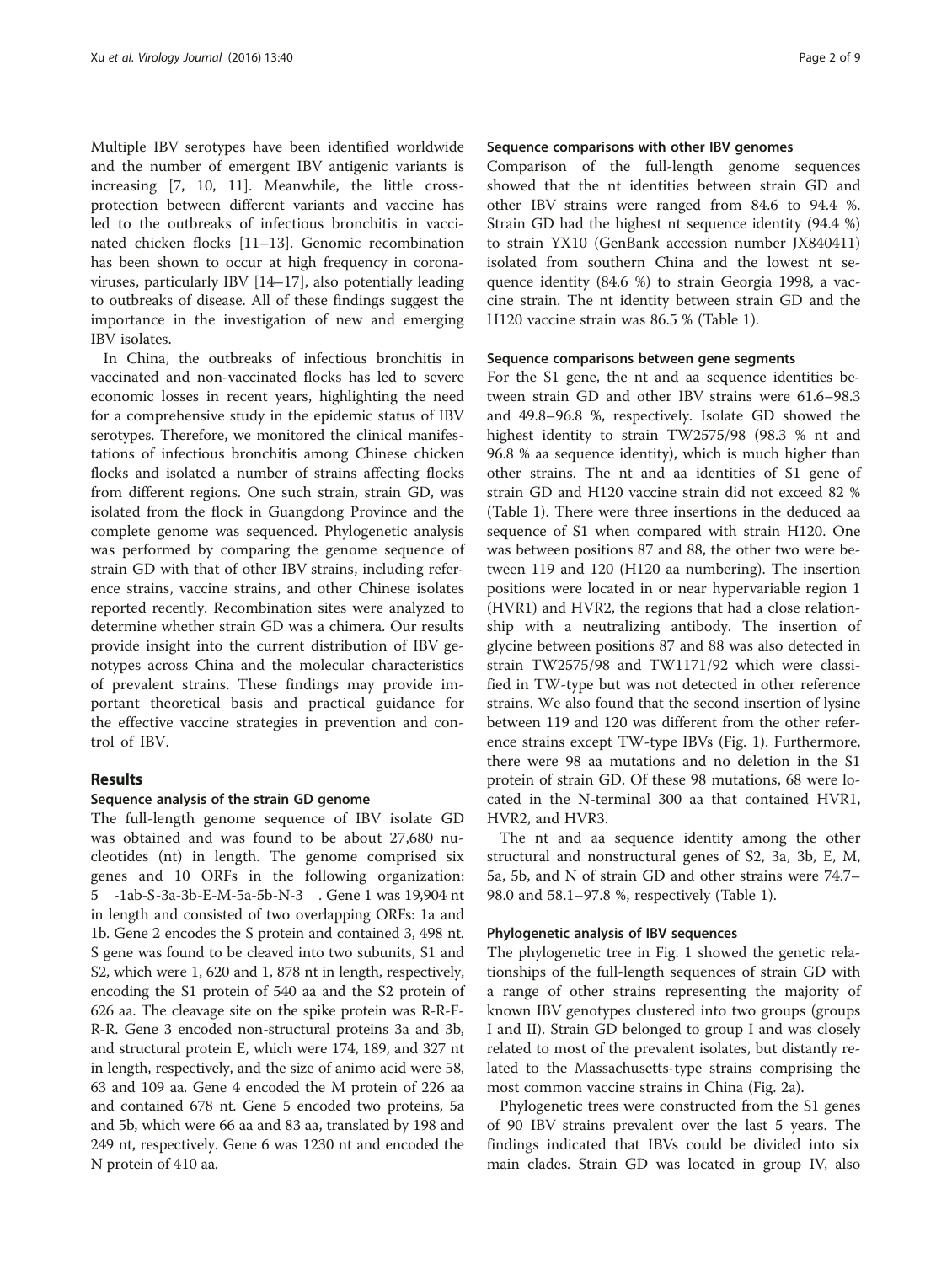<span id="page-2-0"></span>Table 1 Sequence identity of the genome and individual genes of strain GD to other IBV strains

| Strain               | Genome | S1          | S <sub>2</sub> | 3a          | 3b          | Ε           | M           | 5a          | 5b          | N           |
|----------------------|--------|-------------|----------------|-------------|-------------|-------------|-------------|-------------|-------------|-------------|
| YN                   | 90.0   | 82.7 (83.4) | 93.4 (94.7)    | 92.0 (87.9) | 75.1 (87.1) | 90.2 (91.7) | 94.8 (97.3) | 95.5 (97.0) | 92.4 (90.4) | 87.6 (91.5) |
| <b>YX10</b>          | 94.4   | 78.3 (80.1) | 94.3 (94.9)    | 90.2 (82.8) | 82.0 (58.1) | 92.7 (91.7) | 94.7 (97.3) | 82.8 (78.8) | 92.4 (86.7) | 88.8 (90.7) |
| DY07                 | 94.1   | 78.1 (79.5) | 94.5 (95.0)    | 90.2 (82.8) | 79.2 (58.1) | 93.0 (92.7) | 94.5 (97.3) | 89.9 (89.4) | 97.2 (94.0) | 93.8 (96.3) |
| Sczy3                | 94.1   | 78.2 (79.9) | 94.4 (95.0)    | 89.7 (81.0) | 75.0 (58.1) | 93.0 (92.7) | 94.4 (96.9) | 84.3 (81.8) | 92.8 (90.4) | 93.1 (95.1) |
| CK/CH/SD/121220      | 94.2   | 79.1 (78.8) | 94.3 (94.9)    | 90.2 (81.0) | 76.3 (61.3) | 93.3 (92.7) | 94.1 (97.3) | 91.4 (87.9) | 94.4 (92.8) | 93.9 (96.3) |
| SDIB821/2012         | 94.3   | 78.7 (79.5) | 94.4 (95.0)    | 90.2 (81.0) | 76.8 (58.1) | 92.7 (91.7) | 94.0 (96.9) | 84.8 (81.8) | 95.6 (92.8) | 95.0 (96.3) |
| CQ04-1               | 93.3   | 82.4 (83.2) | 94.4 (95.5)    | 92.0 (87.9) | 76.6 (91.9) | 91.7 (90.8) | 93.7 (93.4) | 93.9 (92.4) | 92.0 (89.2) | 87.3 (90.0) |
| SC021202             | 90.1   | 82.9 (83.7) | 93.4 (94.9)    | 92.0 (87.9) | 82.1 (83.9) | 89.9 (91.7) | 93.4 (97.8) | 96.0 (97.0) | 92.0 (89.2) | 87.7 (91.5) |
| SAIBK                | 89.3   | 82.3 (83.8) | 93.3 (94.7)    | 92.0 (87.9) | 82.1 (80.6) | 89.0 (90.8) | 93.4 (96.9) | 85.9 (83.3) | 92.0 (89.2) | 87.7 (90.5) |
| A <sub>2</sub>       | 90.1   | 82.4 (82.2) | 91.6 (94.1)    | 87.9 (86.2) | 87.9 (59.7) | 89.9 (91.7) | 93.1 (93.4) | 87.4 (84.8) | 98.0 (96.4) | 92.1 (93.4) |
| TW2575/98            | 88.0   | 98.3 (96.8) | 91.2 (93.9)    | 87.9 (82.8) | 77.3 (58.1) | 88.1 (90.8) | 92.8 (94.7) | 81.8 (81.8) | 91.6 (88.0) | 88.7 (91.0) |
| LX4                  | 90.0   | 78.7 (80.0) | 89.7 (93.9)    | 90.8 (82.8) | 82.6 (56.5) | 90.2 (92.7) | 92.8 (93.8) | 87.4 (86.4) | 96.0 (96.4) | 92.4 (96.1) |
| 4/91                 | 86.2   | 77.3 (76.7) | 85.3 (89.2)    | 87.4 (82.8) | 87.4 (64.5) | 85.2 (87.7) | 90.7 (92.5) | 86.9 (78.8) | 92.8 (90.4) | 90.7 (93.9) |
| FL18228              | 86.7   | 82.0 (82.3) | 86.2 (89.6)    | 84.5 (82.8) | 82.1 (59.7) | 87.0 (84.0) | 90.6 (94.2) | 81.8 (77.3) | 93.2 (92.8) | 90.0 (93.9) |
| Ck/CH/LDL/101212     | 86.3   | 81.2 (81.5) | 85.5 (88.9)    | 83.9 (81.0) | 83.9 (66.1) | 85.3 (82.6) | 90.6 (93.8) | 83.8 (80.3) | 92.0 (90.4) | 93.5 (94.9) |
| Ck/CH/LNM/091017     | 86.5   | 81.2 (81.5) | 85.4 (88.9)    | 83.9 (81.0) | 78.8 (66.1) | 85.3 (84.3) | 90.6 (93.8) | 83.3 (78.8) | 92.0 (90.4) | 89.4 (93.4) |
| H120                 | 86.5   | 81.2 (81.5) | 85.4 (88.6)    | 83.9 (81.0) | 76.1 (66.1) | 85.3 (82.6) | 90.6 (93.8) | 83.3 (78.8) | 92.0 (90.4) | 89.3 (93.2) |
| H52                  | 86.4   | 81.2 (81.4) | 85.4 (88.4)    | 83.3 (79.3) | 92.9 (67.7) | 85.6 (85.3) | 90.3 (93.8) | 82.8 (78.8) | 90.4 (86.7) | 88.7 (92.9) |
| Conn46 1996.         | 86.7   | 81.7 (82.0) | 86.2 (90.0)    | 85.1 (84.5) | 76.8 (67.7) | 86.3 (83.2) | 90.2 (93.3) | 82.3 (77.3) | 93.2 (92.8) | 90.1 (93.9) |
| M41                  | 86.2   | 81.6 (81.0) | 85.5 (88.3)    | 85.1 (79.3) | 90.8 (67.7) | 85.9 (85.3) | 90.1 (94.2) | 79.8 (74.2) | 91.2 (88.0) | 88.6 (92.2) |
| Georgia 1998 Vaccine | 84.6   | 61.6 (49.8) | 74.7 (74.8)    | 85.6 (82.8) | 81.5 (58.1) | 86.9 (87.2) | 90.1 (93.8) | 81.8 (75.8) | 93.2 (92.8) | 90.0 (93.7) |
| Beaudette            | 86.5   | 81.7 (81.7) | 85.2 (87.9)    | 86.2 (84.5) | 86.2 (67.7) | 85.9 (84.4) | 90.1 (92.9) | 83.3 (77.3) | 92.8 (92.8) | 89.2 (91.5) |
| Gray                 | 86.7   | 78.7 (78.8) | 86.2 (86.9)    | 83.9 (81.0) | 82.0 (66.1) | 85.7 (83.2) | 90.1(65.2)  | 83.8 (80.3) | 92.0 (90.4) | 88.9 (84.1) |
| Ck/CH/LHLJ/100902    | 86.5   | 81.6 (81.0) | 85.5 (88.6)    | 85.1 (79.3) | 85.1 (67.7) | 86.2 (86.2) | 90.0 (93.8) | 80.3 (74.2) | 90.8 (88.0) | 88.4 (92.0) |
| Holte                | 86.6   | 79.2 (76.3) | 85.3 (85.1)    | 81.6 (79.3) | 77.2 (56.5) | 86.6 (84.1) | 90.0 (91.9) | 83.8 (80.3) | 92.0 (90.4) | 88.5 (91.2) |
| Ck/CH/LHLJ/07VII     | 86.3   | 80.4 (79.3) | 85.5 (88.4)    | 81.9 (71.9) | 81.9 (67.7) | 85.9 (85.3) | 89.8 (93.4) | 80.3 (74.2) | 90.8 (88.0) | 88.8 (92.7) |
| <b>BJ</b>            | 89.2   | 78.1 (79.1) | 85.3 (88.9)    | 89.1 (86.2) | 89.1 (66.1) | 85.9 (86.2) | 89.8 (91.6) | 82.8 (83.3) | 89.4 (86.6) | 92.5 (94.1) |
| Delaware072          | 84.7   | 62.0(51.1)  | 74.7 (67.9)    | 85.1 (81.0) | 81.5 (67.7) | 85.6 (83.5) | 89.5 (93.8) | 81.3 (77.3) | 92.4 (91.6) | 89.0 (91.2) |
| Ck/CH/LHB/100801     | 87.5   | 87.7 (85.7) | 92.0 (94.5)    | 86.2 (87.9) | 86.2 (61.3) | 87.2 (88.1) | 89.5 (91.6) | 83.3 (81.8) | 91.2 (90.4) | 87.4 (89.5) |
| Arkansas Vaccine     | 86.5   | 78.3 (79.0) | 86.2 (88.9)    | 87.4 (82.8) | 87.4 (66.1) | 86.0 (82.2) | 89.4 (92.5) | 82.3 (77.3) | 92.4 (90.4) | 89.7 (93.2) |
| <b>KM91</b>          | 87.5   | 83.7 (84.2) | 92.3 (94.4)    | 82.2 (67.2) | 78.3 (87.1) | 89.6 (89.0) | 88.9 (91.2) | 80.8 (74.2) | 92.0 (91.6) | 90.2 (93.7) |
| ITA/90254/2005       | 87.9   | 78.8 (79.7) | 91.2 (94.4)    | 86.8 (84.5) | 77.3 (64.5) | 86.5 (85.3) | 88.8 (92.0) | 87.4 (83.3) | 90.0 (86.7) | 91.0 (93.7) |
| <b>SNU8067</b>       | 86.8   | 77.2 (77.1) | 91.5 (94.1)    | 82.2 (79.3) | 89.1 (61.3) | 88.0 (86.1) | 88.6 (90.3) | 80.8 (74.2) | 91.2 (88.0) | 89.3 (93.9) |
| GX-NN09032           | 91.7   | 66.8 (60.2) | 74.8 (73.8)    | 83.9 (77.6) | 82.0 (71.0) | 85.9 (82.6) | 88.2 (89.4) | 90.9 (87.9) | 91.2 (86.7) | 87.3 (90.5) |

Nucleotide (amino acid) sequence identity (%) are shown

called the TW-type group as it contained the Taiwanese strains, and this group showed low similarity with strains from mainland China. The Massachusetts-type vaccines, such as strain H120, was clustered into group V (Fig. [2b](#page-4-0)).

strains. So the results showed that GD strain was clustered in different classification based on the phylogenetic analysis of different genes, indicating that recombination events might occur between the S1 gene and other genes  $(Fig. 2c-f).$  $(Fig. 2c-f).$  $(Fig. 2c-f).$ 

Phylogenetic analysis based on the S2, E, M, and N gene sequences suggested that strain GD was closely related phylogenetically to the QX-type or YN-type IBV isolates, which were currently prevalent in China, and distantly related to the Massachusetts-type vaccine

## Recombination in the genome of strain GD

As supported by the data from all of the employed recombination detection methods, strain GD was found to undergo potential recombination events in four areas of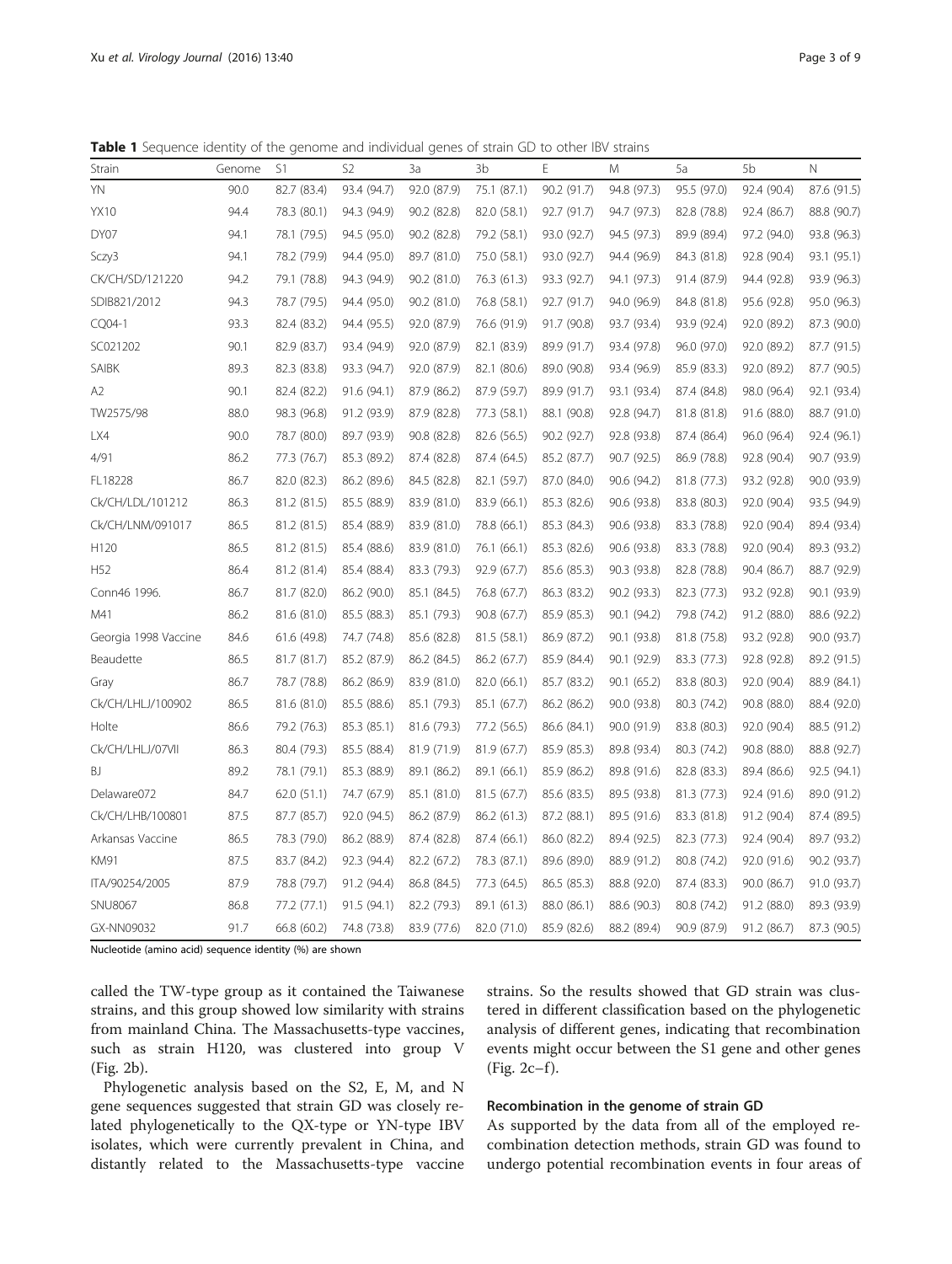<span id="page-3-0"></span>

| <b>Strains</b>                                                                                                                                                                                                                                                                                                                                                                                    | S1 amino acid sequences                                                                |     |     |     |  |
|---------------------------------------------------------------------------------------------------------------------------------------------------------------------------------------------------------------------------------------------------------------------------------------------------------------------------------------------------------------------------------------------------|----------------------------------------------------------------------------------------|-----|-----|-----|--|
|                                                                                                                                                                                                                                                                                                                                                                                                   | 90                                                                                     | 100 | 110 | 120 |  |
| H120                                                                                                                                                                                                                                                                                                                                                                                              | APS - SGMAWSSSQF CTAYCNFSDTTVFVTHCYKHGG - - CPI                                        |     |     |     |  |
| GD                                                                                                                                                                                                                                                                                                                                                                                                |                                                                                        |     |     |     |  |
| TW2575/98                                                                                                                                                                                                                                                                                                                                                                                         |                                                                                        |     |     |     |  |
| TW1171/92                                                                                                                                                                                                                                                                                                                                                                                         |                                                                                        |     |     |     |  |
| CK/CH/LSD/05I                                                                                                                                                                                                                                                                                                                                                                                     |                                                                                        |     |     |     |  |
| QXIBV                                                                                                                                                                                                                                                                                                                                                                                             | . . $L \cdot  Q_1, \ldots, K, \ldots, S, H, \ldots, E_1, \ldots, S, S, S, S, S, S, S,$ |     |     |     |  |
| LX4                                                                                                                                                                                                                                                                                                                                                                                               | . . L     Q. K. S. H. D. . E I SS. S   G S                                             |     |     |     |  |
| A2                                                                                                                                                                                                                                                                                                                                                                                                | . . F T. . K. H. F. FAN - - S. . L                                                     |     |     |     |  |
| YN                                                                                                                                                                                                                                                                                                                                                                                                | . . L P S KT H F F A N - - - S L                                                       |     |     |     |  |
| SC021202                                                                                                                                                                                                                                                                                                                                                                                          | . . L       P S KT H F F A N - -   - S L                                               |     |     |     |  |
| Sczy3                                                                                                                                                                                                                                                                                                                                                                                             | . . $P$   Q. K. S. H. E I SS. A GS.                                                    |     |     |     |  |
| YX10                                                                                                                                                                                                                                                                                                                                                                                              | . . P -   0. K. S . H. E I S S . A G S                                                 |     |     |     |  |
| DY07                                                                                                                                                                                                                                                                                                                                                                                              | P -   Q R S.H E I  S S VA   G S                                                        |     |     |     |  |
| Holte                                                                                                                                                                                                                                                                                                                                                                                             | A  -   N. LQ. . T H T . I F . F . V N E L                                              |     |     |     |  |
| H <sub>52</sub>                                                                                                                                                                                                                                                                                                                                                                                   |                                                                                        |     |     |     |  |
| M41                                                                                                                                                                                                                                                                                                                                                                                               |                                                                                        |     |     |     |  |
| Arkansas Vaccine                                                                                                                                                                                                                                                                                                                                                                                  | . . L ANS. H. TS YI S. S NS L                                                          |     |     |     |  |
| W93                                                                                                                                                                                                                                                                                                                                                                                               |                                                                                        |     |     |     |  |
| 4/91                                                                                                                                                                                                                                                                                                                                                                                              | V. $P - A$ . S. V. H. F. F. SQQGS. . L                                                 |     |     |     |  |
| Fig. 1 Sequence alignment of S1 amino acids sequence of GD strain and major reference IBV strains with H120. A dot indicates an amino acid<br>identical to that of the H120 strain. A <i>dash</i> indicates an amino acid deletion in comparison with the H120 strain. The red box indicate the<br>insertions between the position of 87 and 88 and the position of 119 to 120 (numbered by H120) |                                                                                        |     |     |     |  |

the genome containing all of the structural genes (Table [2\)](#page-4-0). Both 1ab gene and the S gene showed a high frequency of recombination events. The recombination events mainly occurred between QX- and YN-type IBVs, between QX- and TW-type IBVs, and between QX- and QX-type IBVs.

## Analysis of TW-type strains isolated in China

There is no TW-type strains isolated from 2006 to 2008 and few sequence data of IBV S1 gene released from 2013 to 2015. Therefore, the data of TW-type strains available from year 2009 to 2012 were used in our analysis. Based on sequence and phylogenetic analysis, 61 TW-type strains were identified, comprising 20 strains from Taiwan and 41 from mainland China. Interestingly, there were two TW-type strains, strains GX-G and GX-XD, isolated in Guangxi Province in 1988. Another strain, CK/CH/LSD/05I, classified as a TW-type strain, was isolated in Shandong Province in 2005 and first reported in 2008. These results demonstrated an increasing ratio of TW-type strains in mainland China in the period of 2009–2012 (Fig. [3](#page-5-0)).

## **Discussion**

Infectious bronchitis has had a devastating effect on the domestic poultry industry since the emergence and increased prevalence of IBV in China. Because of the high rate of mutation and recombination in coronaviruses,

new serotypes and genotypes of IBV have been frequently reported in recent years around the world [\[2](#page-7-0)]. These new isolates were generated by insertions, point mutations, and recombination, highlighting the importance of genomic sequence analysis of new isolates of IBV [\[18\]](#page-8-0). This study was undertaken to investigate the genetic characteristics of a new IBV strain isolated in Guangdong Province of China in 2013. Sequence, phylogenetic, and recombination analysis were performed to explore the genetic features of this new epidemic isolate, alongside analysis of TW-type strains isolated in mainland China.

The S gene of IBV was expressed as precursor protein  $(S<sub>0</sub>)$ , then cleaved into two subunits S1 and S2. The S1 protein determines the genotype, serotype, and phenotype of IBVs [\[19](#page-8-0)]. In this study, the S1 cleavage site of strain GD was R-R-F-R-R (Arg- Arg- Phe- Arg- Arg), which was commonly observed in recent Chinese isolates and was identical to the most of TW-type IBVs isolated in China mainland. However, it has been reported that the cleavage recognition site in the S1 protein was not associated with the pathogenicity of IBV [[20, 21](#page-8-0)]. The S1 gene of strain GD was most closely related to TW-type strains due to the highest identity identified between strain GD and TW2575/98 (isolated in Taiwan). Previous studies suggested that only a few changes in the aa sequence of the S1 protein of IBV could lead to the emergence of a new serotype [\[22](#page-8-0)],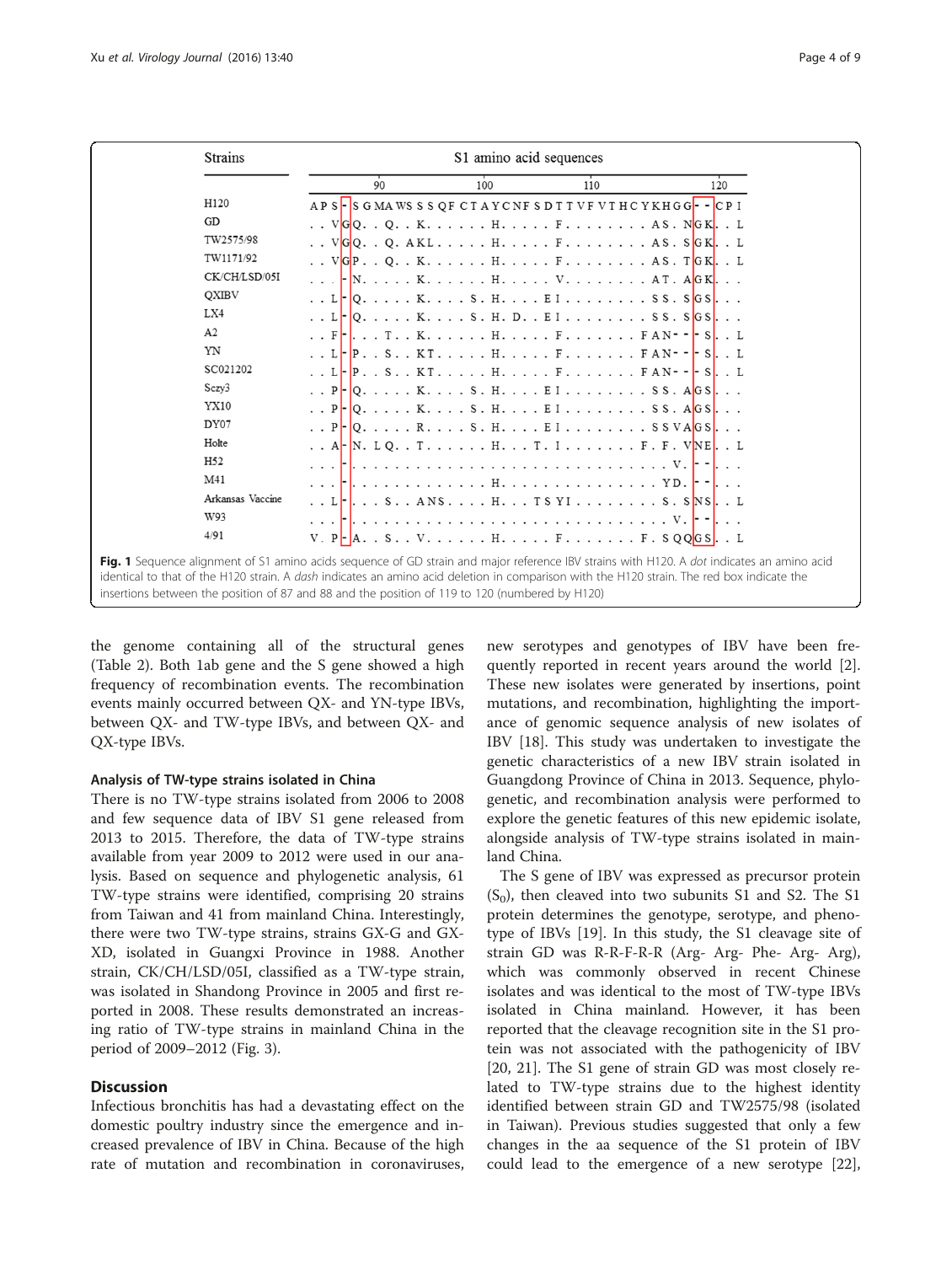<span id="page-4-0"></span>

|  |  |  | <b>Table 2</b> Recombination breakpoints, genes, and major and minor related sequences in the genome of strain GD |
|--|--|--|-------------------------------------------------------------------------------------------------------------------|
|  |  |  |                                                                                                                   |

| Breakpoints |       | Genes                  | Major sequence             | Minor sequence             | Detection method                                           |  |
|-------------|-------|------------------------|----------------------------|----------------------------|------------------------------------------------------------|--|
| Start       | End   |                        |                            |                            |                                                            |  |
| 597         | 5519  | lab                    | BJ (QX-type)               | SAIBK (YN-type)            | RDP, Bootscan, GENECONV, MaxChi,<br>Chimaera, SiScan, 3Seg |  |
| 5507        | 9056  | 1ab                    | CK/CH/LDL/091022 (QX-type) | CK/CH/LJL/110302 (QX-type) | RDP, Bootscan, GENECONV, MaxChi,<br>Chimaera, SiScan, 3Seg |  |
| 20100       | 22385 | S1. S2                 | CK/CH/LDL/091022 (QX-type) | TW2575/98 (TW-type)        | RDP, Bootscan, GENECONV, MaxChi,<br>Chimaera, SiScan, 3Seg |  |
| 22386       | 26161 | S2, Gene3, M, Gene5, N | CK/CH/IBTZ/2012 (QX-type)  | SC021202 (YN-type)         | RDP, Bootscan, GENECONV, MaxChi,<br>Chimaera, 3Seg         |  |

Only transferred gene fragments where  $p \le 1 \times 10^{-12}$  are included in the table. "Genes" indicates the coding sequences contained within the fragment introduced by recombination. The major sequence is the sequence most closely related to that surrounding the transferred fragment. The minor sequence is most closely related to the transferred fragment in the recombinant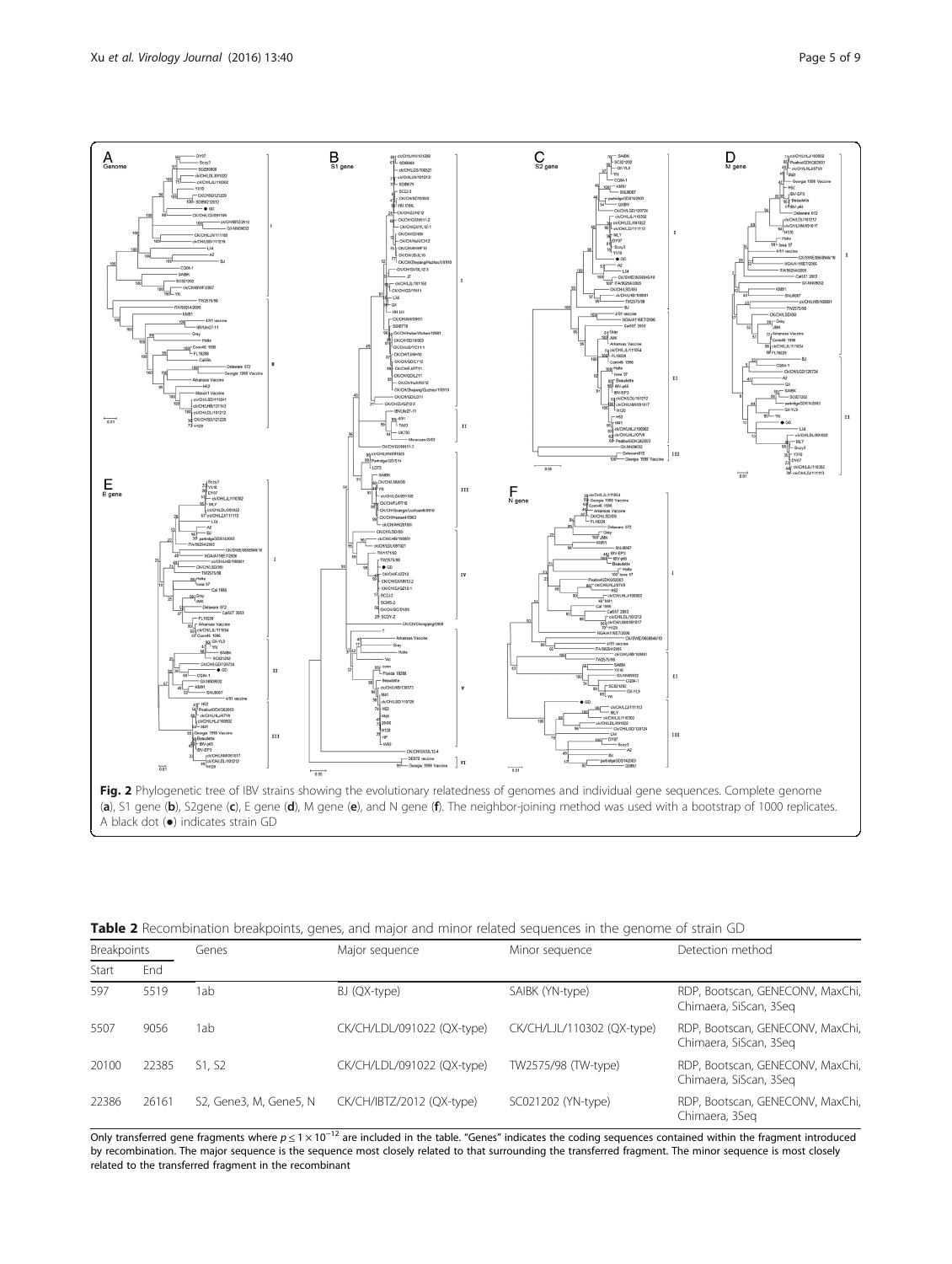

Phylogenetic analysis of the S1 gene in this study suggested that all strains were clustered into six distinct genetic branches. Group I strains were proposed to be QX-like strains as the Chinese QXIBV strain was involved. QX-like IBV strains have become the predominant genotype in China and other countries in Asia and Europe [[23\]](#page-8-0). Group III strains were designated as YN-type strains due to the YN strain isolated in southern China in 2005 [\[16](#page-7-0)]. The group IV strains, known as the TW-type strains because of inclusion of the Taiwanese reference strains, formed a unique genotype that was separated from the Chinese genotypes [\[24](#page-8-0), [25](#page-8-0)].

An increasing number of recombination events have been reported in IBVs, which occurred between different IBV strains, not only between field isolates but also between field and vaccine viruses [[26](#page-8-0)], causing the emergence and evolution of new IBV genotypes [[27](#page-8-0), [28](#page-8-0)]. Previous studies have suggested that recombination within the 1ab, S1, S2, 3a,3b, E, M, and N structural proteins had likely occurred in most parts of the world [[1, 15, 16,](#page-7-0) [29, 30\]](#page-8-0). In this study, convincing evidence was obtained to suggest that four independent recombination events occurred in strain GD affecting all of the structural genes. The major parent of strain GD was identified as a QX-type IBV, while the minor parents were TW-type and YN-type IBVs, confirming that RNA recombination of IBV included more than two strains and occurred between multiple genes.

Sequence, phylogenetic, and recombination analysis inferred that isolate GD was closely related to TW-type IBV strains. In addition, there was similar background between GD strain and a majority of the TW-type domestic IBVs, such as the similar days of the affected broilers, the morbidity and mortality rate. These results were in agreement with those of previous studies that reported an increasing number of TW-type strains isolated in southern China in recent years [[24](#page-8-0), [25, 31](#page-8-0)]. Taiwan is a location-independent island separated by a strait from mainland China, and no livestock trading occurred between these countries. The main reason for the emergence of IBV variants in Taiwan has been proposed to be the migration of birds [\[32](#page-8-0)]. Since the first TWtype domestic strain, CK/CH/LSD/05I, was isolated in Shandong Province, an increasing number of TW-type strains have been isolated in mainland China [\[33\]](#page-8-0), as confirmed by our findings. Most of the TW-type strains were isolated from about 30-days-old broilers while few were from more than 200-days-old layer hens. Moreover, the majority of TW-type strains (thirty-one over fortyone) have been isolated in southern China, with only seven strains isolated in northeast China. Geographical factor is one of the factors affecting the evolution of IBVs. Northeast China is located further from Taiwan island than the southern. That may be the reason we can explain why most of the isolates are from in Southern China. Our findings indicated that mutations and/or recombination events were common among IBVs isolated in China. The increasing ratio of TW-type strains suggested that conventional vaccines such as H120 might not be effective in protecting poultry.

When live-attenuated and inactivated vaccines of IBV were first introduced they were effective at controlling infectious bronchitis among poultry flocks [\[34](#page-8-0)]. However, serious production losses in vaccinated flocks have been experienced in many areas of China in recent years [[22, 35, 36\]](#page-8-0). The isolation of IBV strains from vaccinated flocks suggested that IBV strains had evolved to evade the immune defenses induced by current vaccines, highlighting the importance of close monitoring and analysis of emerging strains.

#### Conclusion

In summary, our data suggested that both inter-strain recombination and mutation were contributing to the generation of IBV variants in the field. We showed here that genomic recombination between IBV strains might lead to the replacements of large RNA fragments in multiple genes. Sequence and phylogenetic analysis of strain GD revealed that this isolate was likely a recombinant of QX- and TW-type strains. The emergence of new TW-type strains has been increasing in southern China in recent years, and TW-type isolates are

<span id="page-5-0"></span>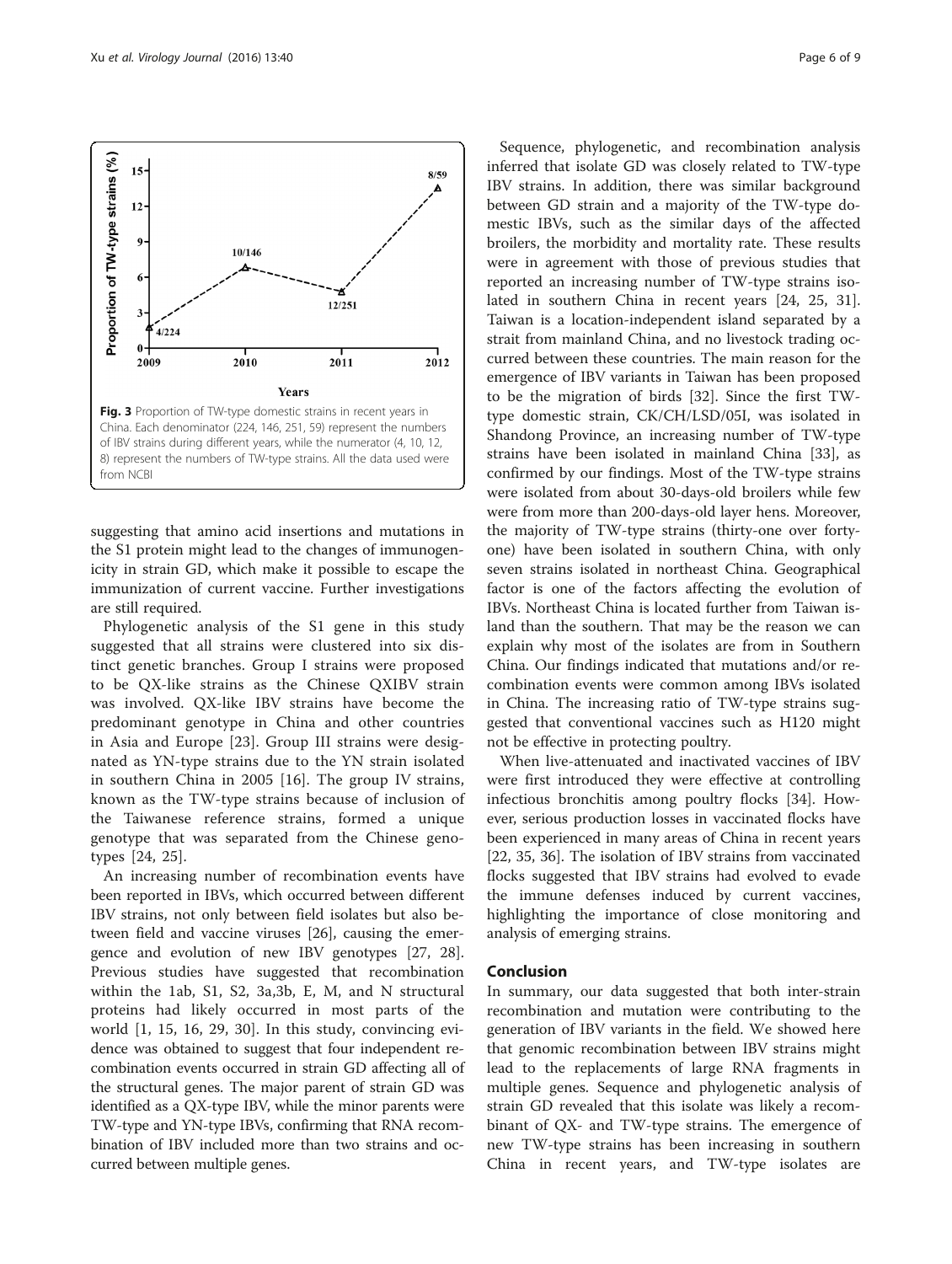genetically distantly related to the predominant vaccine strain H120. Our research therefore emphasizes the significance of continuous monitoring and new vaccine strategy in view of the current circulating strains, which are the fundamental of the prevention and control infectious bronchitis among poultry.

#### Methods

## Virus isolation and amplification

A strain of IBV was isolated from 32-day-old broiler chicks from a flock which were vaccinated with an IBV vaccine containing the 'Massachusetts-type' serotypes in Guangdong Province of China in 2013. The flock exhibited IB features described as decrease in feed consumption, respiratory symptoms and had a morbidity of 60 % and a mortality of  $5 \sim 6$  %. The isolate was propagated in the allantoic cavity of 10-day-old embryonated specific-pathogen-free eggs and the embryos were incubated at 37 °C for 40 h. The allantoic fluid was harvested sterilely from the embryos after been passaged three times, and was frozen at −80 °C prior to use.

#### PCR primer design

Twenty-eight pairs of primers were designed based on the complete genome sequence of IBV strain TW2575/ 98 from the GenBank database (GenBank accession number DQ646405) and these primers were used for the amplification of the complete genome of strain GD (Table 3).

### Viral RNA extraction, reverse transcription (RT)-polymerase chain reaction (PCR), and DNA sequencing

Viral RNA was extracted from the virus-infected allantoic fluid using TRIzol reagent (Invitrogen, Carlsbad,

Table 3 Primers used for complete genome sequence amplification of strain GD

| Primer <sup>a</sup> | Location (bp) | Upstream primer              | Downstream primer            | Length (bp) |
|---------------------|---------------|------------------------------|------------------------------|-------------|
| 1                   | $22 - 1571$   | <b>TATATATCTATTGCACTAGCC</b> | AGTCAGACAGACAACACGCT         | 1549        |
| $\overline{2}$      | 1025-1677     | <b>GCAGACTTGTTGGTGAGGTTA</b> | CACAAGTTCCGAAACACTAAA        | 652         |
| 3                   | 1530-2687     | TGGAGGGACATCTTTGCTAT         | <b>TCTGTCTCAACTTCAATGGG</b>  | 1157        |
| $\overline{4}$      | 2566-3961     | TGGTGAAACTACTGTGAAGG         | CACACCATCTACAAGAACAT         | 1395        |
| 5                   | 3642-5168     | TGTTAACGCCGCAAATGAG          | <b>GGCAACTTGGAATCTTCCT</b>   | 1527        |
| 6                   | 4873-6504     | TAAAAAGAGTAAGAGCAAGA         | AGGAGACATAAGTGTATTTTG        | 1631        |
| 7                   | 6534-7920     | CGTCTACACTAACTCAGGCTA        | CCTGACTCCACTAGGTTGAA         | 1386        |
| 8                   | 7890-9260     | GAAATTGTTGGTTACACCCAC        | TAGAACGCATAGTAACGGGG         | 1370        |
| 9                   | 9247-10664    | TCAGTAGGCGTTTGAAAGG          | ATAGGCAACACACGGTCA           | 1417        |
| 10                  | 10594-12110   | GGCATAGGTTGGATGTTTACT        | CACAGAAGCCCCCTCCGTAA         | 1516        |
| 11                  | 11954-12523   | <b>GTCTTACAGTCTAAAGGAT</b>   | AGCACAGTTACGCTTCAAAT         | 569         |
| 12                  | 12418-13418   | ACTTAGACAACCAAAACCCTT        | <b>TCATAATAACACCGAGTTCCT</b> | 1000        |
| 13                  | 13261-13978   | CCCTCCTCAAGTATGATTAT         | ATAGTGGGCAGGACATTCTT         | 717         |
| 14                  | 13865-15044   | TATTTTGTTTAGAGGTGACG         | AGGAATAGTCAATAAGCAT          | 1179        |
| 15                  | 14712-16138   | CTGATTCTAAGTGTTGGGTT         | <b>TCCTTTGAGGTACTATGCGA</b>  | 1427        |
| 16                  | 15516-16465   | ACTCGCTAAGACGCTTTGCT         | <b>TTAGGACAACGGTAACACTTC</b> | 950         |
| 17                  | 16283-17509   | <b>GTGACATTCTATTGGTTGAT</b>  | <b>ACAGACTTGTTCCTTGCCT</b>   | 1226        |
| 18                  | 17503-19024   | <b>TCACTTGAGAGCTTTGT</b>     | <b>TAAACATACAGATTCGCT</b>    | 1521        |
| 19                  | 18628-19634   | <b>ATCAAACAACTCTGCCTACA</b>  | CCACATTCATCATAATACCACT       | 1007        |
| 20                  | 18945-20442   | AAGCGGTATYCNTATGTAGA         | ATAGTRCAVACAAAAKRGTCA        | 1498        |
| 21                  | 20189-20578   | <b>TTATTTGGGTGACAGTGG</b>    | ACCACTAATAATACCAACAG         | 389         |
| 22                  | 20437-22232   | AAGGTTAATCCCTGTGAAG          | AGTYTCVGTAAGAATAGCA          | 1795        |
| 23                  | 21873-22919   | AAGGTTAATCCCTGTGAAG          | AGTYTCVGTAAGAATAGCA          | 1047        |
| 24                  | 22723-23837   | <b>CTTTTGCHACTCAGATDCA</b>   | <b>AGATTTCTTACCACACTTACT</b> | 1115        |
| 25                  | 23791-24992   | AGGGGCTTAATGACTCTCTT         | CTGACCTTCACAATAAAGAAC        | 1201        |
| 26                  | 24796-25894   | GCAGCGATAATACTTACAGT         | <b>TCTGCTTGTCCTGCTTTGT</b>   | 1099        |
| 27                  | 25121-26453   | GTGACCGAAGCGGAAATAA          | <b>TCAGAGGAATGAAGTCCCAAC</b> | 1333        |
| 28                  | 26891-27706   | GGTGATTCTCAAGATGGTAT         | <b>GCTCTAACTCTATACTAGCCT</b> | 1416        |

<sup>a</sup>Primer locations are indicated according to strain TW2575/98 (DQ646405)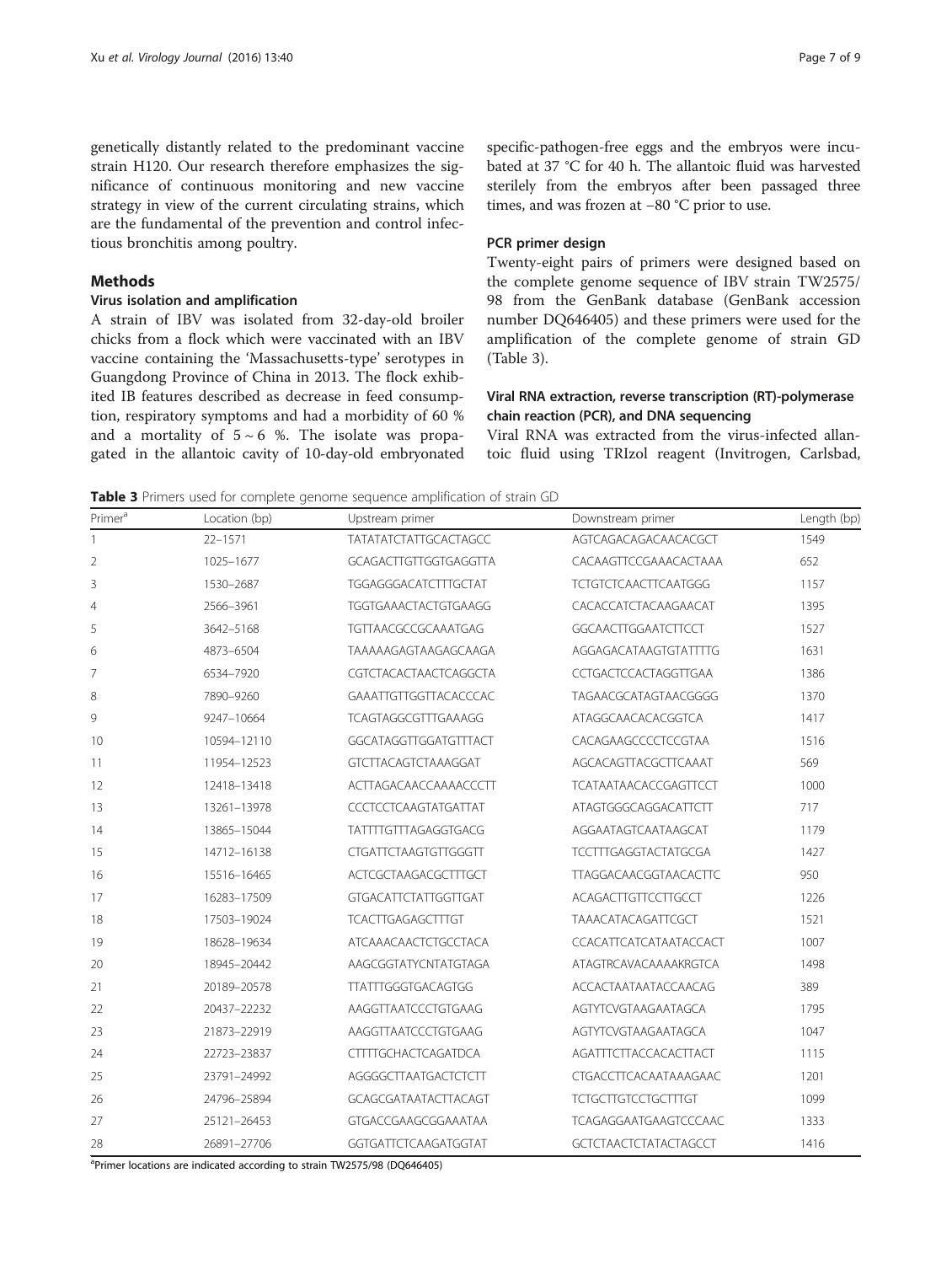<span id="page-7-0"></span>CA, USA) following the manufacturer's instructions. RT was carried out using 4 μL of total RNA, 2 μL of dNTPs (2.5 mM), 1  $\mu$ L of RNasin (50 U/ $\mu$ L), and M-MLV (10 U/μL, Promega, Madison, WI, USA) at 37 °C for 1 h, and 95 °C for 5 min. For PCR, 25  $\mu$ L of 2 × PCRmix (TransGen Biotech, Beijing, China) and 20 pmol of each primer were added to 100 ng of template cDNA in a total reaction volume of 50 μL. The reaction conditions were as follows: 94 °C for 5 min followed by 30 cycles of 94 °C for 45 s, annealing for 45 s (temperature depended on the primers), 72 °C for 2 min, with a final extension step of 72 °C for 10 min. The PCR products were analyzed by 1 % agarose gel electrophoresis. Amplified sequences were purified using the AxyPrep DNA Gel Extraction kit (Axygen, Union City, CA, USA), and the purified products were inserted into the pMD18-T vector (Promega). Nucleotide sequencing of the recombinant plasmids was performed by TsingKe Biological Technology (Beijing, China).

Every passages of the virus-infected allantoic fluid were sequenced according to the method above and the last passage was sequenced for three times to ensure the accuracy of the sequence of GD strain.

#### Sequence and phylogenetic analysis

Assembly of the sequence of the IBV GD isolate was conducted using the SeqMan program of the DNASTAR software suite version 7.1 (DNASTAR, Madison, WI, USA). The sequence of the full-length genome and the individual structural genes were compared with other IBVs using the MegAlign program of the DNASTAR software. Deduced amino acid (aa) sequences were aligned and phylogenetic trees were mapped with the full-length genomes and structural genes using MEGA 5.0 software ([www.megasoftware.net\)](http://www.megasoftware.net) and the Kimura 2-parameter nucleotide substitution model. The maximum likelihood method was used with 1000 bootstrap replicates.

#### Recombination detection

The complete genome sequence of IBV strain GD and other reference strains were aligned using the ClustaW program of the MEGA 5.0 software and were analyzed using the Recombination Detection Program version 4.0 (RDP4.0, Simmonics, University of Warwick, Coventry, UK) and the algorithms of RDP, Bootscan, GENECONV, MaxChi, Chimaera, SiScan, and 3Seq. Default settings were used for all programs. More than one method was used to analyze the data because results from only a single method were not reliable and could have resulted in misleading results.

#### Analysis of TW-type strains isolated in China

Using the data released from NCBI, all S1 gene sequences from IBVs deposited up until November 2015 were collected and phylogenetic analysis was performed. The proportion of TW-type strains among the isolates were computed for each year.

#### Competing interests

The authors declare that they have no competing interests.

#### Authors' contributions

Conceived and designed the experiments: GX XYL GZZ. Performed the experiments: XYL GX YC. Analyzed the data: GX JZ YZ. Contributed reagents/ materials/analysis tools: JZ GZZ. Wrote the paper: GX JZ YZ. Checked and revised the manuscript: GX GZZ. All authors read and approved the final manuscript.

#### Funding

This study was supported by the China Agriculture Research System Poultryrelated Science and Technology Innovation Team of Peking.

#### Received: 14 December 2015 Accepted: 3 March 2016 Published online: 09 March 2016

#### References

- 1. He K, Li M, Wei P, Mo ML, Wei TC, Li KR. Complete genome sequence of an infectious bronchitis virus chimera between cocirculating heterotypic strains. J Virol. 2012;86:13887–8.
- 2. Cavanagh D. Coronavirus avian infectious bronchitis virus. Vet Res. 2007;38:281–97.
- 3. Abro SH, Renstrom LH, Ullman K, Belak S, Baule C. Characterization and analysis of the full-length genome of a strain of the European QX-like genotype of infectious bronchitis virus. Arch Virol. 2012;157:1211–5.
- 4. Fellahi S, El Harrak M, Ducatez M, Loutfi C, Koraichi SI, Kuhn JH, et al. Phylogenetic analysis of avian infectious bronchitis virus S1 glycoprotein regions reveals emergence of a new genotype in Moroccan broiler chicken flocks. Virol J. 2015;12, e116.
- 5. Liu XL, Su JL, Zhao JX, Zhang GZ. Complete genome sequence analysis of a predominant infectious bronchitis virus (IBV) strain in China. Virus Genes. 2009;38:56–65.
- 6. Cook JK, Jackwood M, Jones R. The long view: 40 years of infectious bronchitis research. Avian Pathol. 2012;41:239–50.
- 7. Li M, Wang XY, Wei P, Chen QY, Wei ZJ, Mo ML. Serotype and genotype diversity of infectious bronchitis viruses isolated during 1985–2008 in Guangxi, China. Arch Virol. 2012;157:467–74.
- 8. Zulperi ZM, Omar AR, Arshad SS. Sequence and phylogenetic analysis of S1, S2, M, and N genes of infectious bronchitis virus isolates from Malaysia. Virus Genes. 2009;38:383–91.
- 9. Jackwood MW. Review of infectious bronchitis virus around the world. Avian Dis. 2012;56:634–41.
- 10. Abro SH, Renstrom LH, Ullman K, Isaksson M, Zohari S, Jansson DS, et al. Emergence of novel strains of avian infectious bronchitis virus in Sweden. Vet Microbiol. 2012;155:237–46.
- 11. Gelb Jr J, Weisman Y, Ladman BS, Meir R. S1 gene characteristics and efficacy of vaccination against infectious bronchitis virus field isolates from the United States and Israel (1996 to 2000). Avian Pathol. 2005;34:194–203.
- 12. Xu C, Zhao J, Hu X, Zhang G. Isolation and identification of four infectious bronchitis virus strains in China and analyses of their S1 glycoprotein gene. Vet Microbiol. 2007;122:61–71.
- 13. Lim TH, Lee HJ, Lee DH, Lee YN, Park JK, Youn HN, et al. An emerging recombinant cluster of nephropathogenic strains of avian infectious bronchitis virus in Korea. Infect Genet Evol. 2011;11:678–85.
- 14. Jia W, Karaca K, Parrish C, Naqi S. A novel variant of avian infectious bronchitis virus resulting from recombination among three different strains. Arch Virol. 1995;140:259–71.
- 15. Mo ML, Hong SM, Kwon HJ, Kim IH, Song CS, Kim JH. Genetic diversity of spike, 3a, 3b and E genes of infectious bronchitis viruses and emergence of new recombinants in Korea. Viruses. 2013;5:550–67.
- 16. Zhao Y, Liu XY, Cheng JL, Wu YP, Zhang GZ. Molecular characterization of an infectious bronchitis virus strain isolated from northern China in 2012. Arch Virol. 2014;159:3457–61.
- 17. Cavanagh D, Davis P, Cook J. Infectious bronchitis virus: evidence for recombination within the Massachusetts serotype. Avian Pathol. 1992;21:401–8.